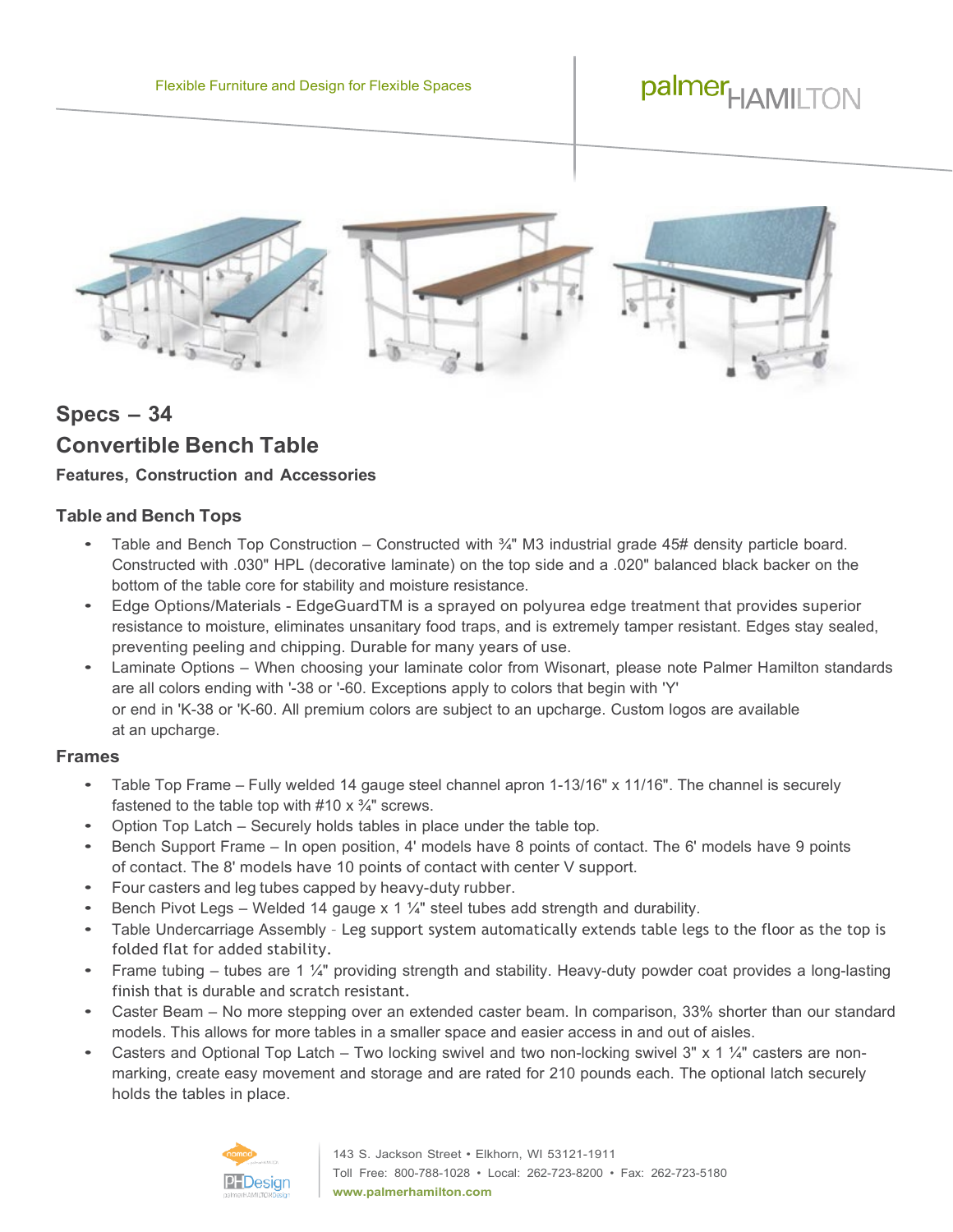- Storage Footprint = 19" deep x 4' or 6' or 8' long.
- Use Footprint = 29.06" deep x 4' or 6' or 8' long when used as a table. 23.05" deep x 4' or 6' or 8' long when used as a bench.

### **Certifications and Performance Standards**

- Greenguard® Certification We have been awared the Greenguard and Greenguard Gold by the Greenguard Environmental Institute. All Greengaurd products have been tested for chemical emissions performance and test results can be found in the Greengaurd product guide and [greengaurd.org.](https://spot.ul.com/greenguard/)
- Warranty 15 years. See Palmer Hamilton at [www.palmerhamilton.com.](https://palmerhamilton.com/resources/warranty/)

## **34M Product and Shipping Dimensions and Weights per bench/table. Freight class 250.**

| <b>Description</b>                        | Model #        | <b>Product Dimensions</b> | <b>Seating Capacity</b><br>Children<br>$(16" - 18")$<br>Adults (24") | <b>Shipping Dimensions</b> | Shipping<br>Weight<br>(lbs.) |
|-------------------------------------------|----------------|---------------------------|----------------------------------------------------------------------|----------------------------|------------------------------|
| 8' Bench/Table 29" High                   | 34M21291508    | 29"H x 15"W x 8'L         | 6 Children<br>4 Adults                                               | 34.5" x 29" x 96"          | 122                          |
| 8' Bench/Table 27" High                   | 34M21271508    | 27"H x 15"W x 8'L         | 6 Children<br>4 Adults                                               | 32.5" x 29" x 96"          | 121                          |
| 8' Bench/Table 25" High                   | 34M21251508    | 25"H x 15"W x 8'L         | 6 Children<br>4 Adults                                               | 30.5" x 29" x 96"          | 120                          |
| 6' Bench/Table 29" High                   | 34M21291506    | 29"H x 15"W x 6'L         | 4 Children<br>3 Adults                                               | 34.5" x 29" x 72"          | 95                           |
| 6' Bench/Table 27" High                   | 34M21271506    | 27"H x 15"W x 6'L         | 4 Children<br>3 Adults                                               | 32.5" x 29" x 72"          | 94                           |
| 6' Bench/Table 25" High                   | 34M21251506    | 25"H x 15"W x 6'L         | 4 Children<br>3 Adults                                               | 30.5" x 29" x 72"          | 93                           |
| 4' Bench/Table 29" High                   | 34M21291504    | 29"H x 15"W x 4'L         | 3 Children<br>2 Adults                                               | 34.5" x 29" x 48"          | 73                           |
| 4' Bench/Table 27" High                   | 34M21271504    | 27"H x 15"W x 4'L         | 3 Children<br>2 Adults                                               | 32.5" x 29" x 48"          | 72                           |
| 4' Bench/Table 25" High                   | 34M21251504    | 25"H x 15"W x 4'L         | 3 Children<br>2 Adults                                               | 30.5" x 29" x 48"          | 72                           |
| 8' Bench/Table 29" High<br>with Top Latch | 34M21291508-DL | 29"H x 15"W x 8'L         | 6 Children<br>4 Adults                                               | 34.5" x 29" x 96"          | 123                          |
| 8' Bench/Table 27" High<br>with Top Latch | 34M21271508-DL | 27"H x 15"W x 8'L         | 6 Children<br>4 Adults                                               | 32.5" x 29" x 96"          | 122                          |
| 8' Bench/Table 25" High<br>with Top Latch | 34M21251508-DL | 25"H x 15"W x 8'L         | 6 Children<br>4 Adults                                               | 30.5" x 29" x 96"          | 122                          |
| 6' Bench/Table 29" High<br>with Top Latch | 34M21291506-DL | 29"H x 15"W x 6'L         | 4 Children<br>3 Adults                                               | 34.5" x 29" x 72"          | 96                           |
| 6' Bench/Table 27" High<br>with Top Latch | 34M21271506-DL | 27"H x 15"W x 6'L         | 4 Children<br>3 Adults                                               | 32.5" x 29" x 72"          | 95                           |

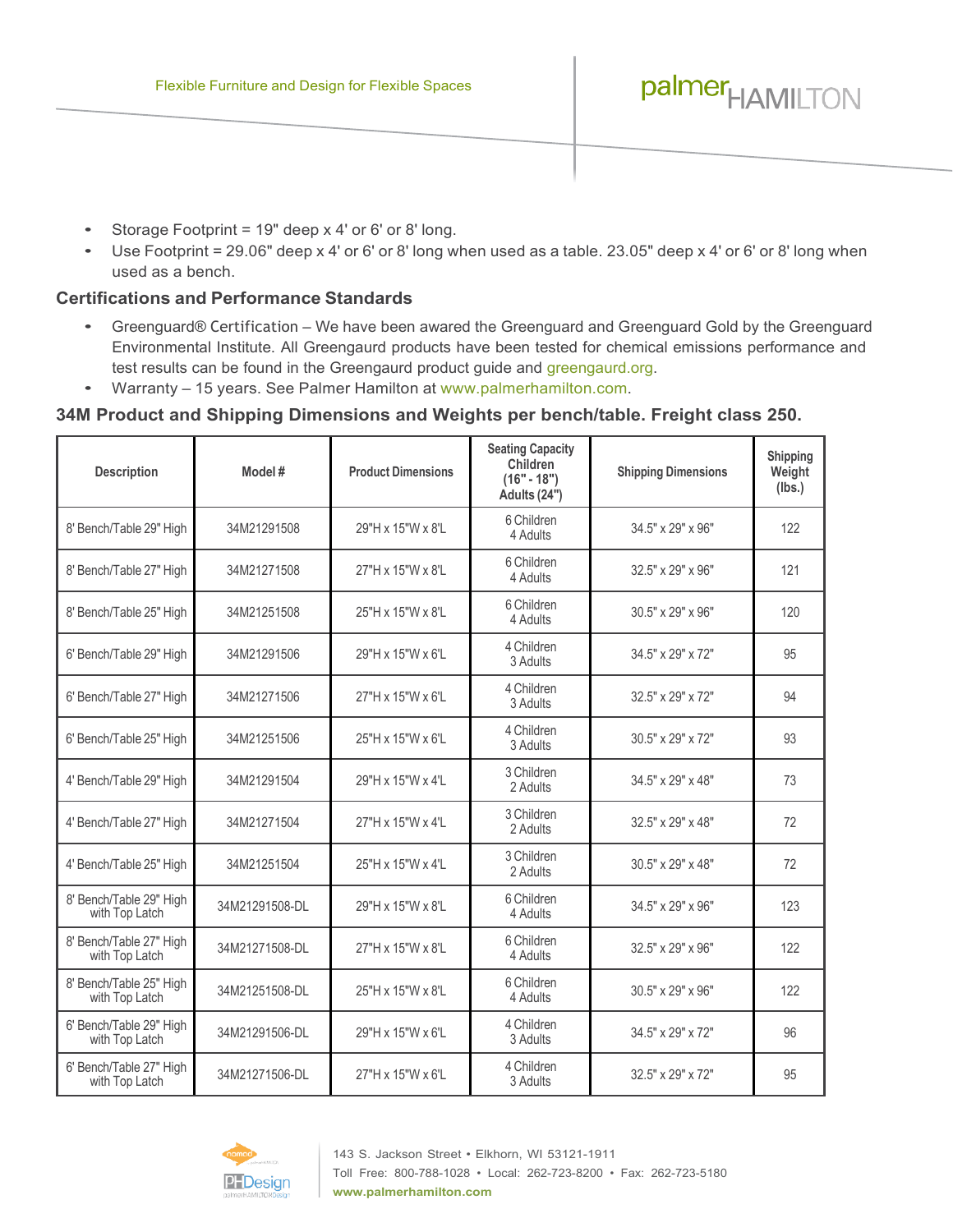| <b>Description</b>                                        | Model#            | <b>Product Dimensions</b> | <b>Seating Capacity</b><br><b>Children</b><br>$(16" - 18")$<br>Adults (24") | <b>Shipping Dimensions</b> | Shipping<br>Weight<br>(lbs.) |
|-----------------------------------------------------------|-------------------|---------------------------|-----------------------------------------------------------------------------|----------------------------|------------------------------|
| 6' Bench/Table 25" High<br>with Top Latch                 | 34M21251506-DL    | 25"H x 15"W x 6'L         | 4 Children<br>3 Adults                                                      | 30.5" x 29" x 72"          | 95                           |
| 4' Bench/Table 29" High<br>with Top Latch                 | 34M21291504-DL    | 29"H x 15"W x 4'L         | 3 Children<br>2 Adults                                                      | 34.5" x 29" x 48"          | 75                           |
| 4' Bench/Table 27" High<br>with Top Latch                 | 34M21271504-DL    | 27"H x 15"W x 4'L         | 3 Children<br>2 Adults                                                      | 32.5" x 29" x 48"          | 74                           |
| 4' Bench/Table 25" High<br>with Top Latch                 | 34M21251504-DL    | 25"H x 15"W x 4'L         | 3 Children<br>2 Adults                                                      | 30.5" x 29" x 48"          | 73                           |
| 8' Bench/Table 29" High<br>with Droplegs                  | 34M21291508-4L    | 29"H x 15"W x 8'L         | 6 Children<br>4 Adults                                                      | 34.5" x 21" x 96"          | 129                          |
| 8' Bench/Table 27" High<br>with Droplegs                  | 34M21271508-4L    | 27"H x 15"W x 8'L         | 6 Children<br>4 Adults                                                      | 32.5" x 21" x 96"          | 127                          |
| 8' Bench/Table 25" High<br>with Droplegs                  | 34M21251508-4L    | 25"H x 15"W x 8'L         | 6 Children<br>4 Adults                                                      | 30.5" x 21" x 96"          | 127                          |
| 6' Bench/Table 29" High<br>with Droplegs                  | 34M21291506-4L    | 29"H x 15"W x 6'L         | 4 Children<br>3 Adults                                                      | 34.5" x 21" x 72"          | 102                          |
| 6' Bench/Table 27" High<br>with Droplegs                  | 34M21271506-4L    | 27"H x 15"W x 6'L         | 4 Children<br>3 Adults                                                      | 32.5" x 21" x 72"          | 100                          |
| 6' Bench/Table 25" High<br>with Droplegs                  | 34M21251506-4L    | 25"H x 15"W x 6'L         | 4 Children<br>3 Adults                                                      | 30.5" x 21" x 72"          | 100                          |
| 4' Bench/Table 29" High<br>with Droplegs                  | 34M21291504-4L    | 29"H x 15"W x 4'L         | 3 Children<br>2 Adults                                                      | 34.5" x 21" x 48"          | 80                           |
| 4' Bench/Table 27" High<br>with Droplegs                  | 34M21271504-4L    | 27"H x 15"W x 4'L         | 3 Children<br>2 Adults                                                      | 32.5" x 21" x 48"          | 79                           |
| 4' Bench/Table 25" High<br>with Droplegs                  | 34M21251504-4L    | 25"H x 15"W x 4'L         | 3 Children<br>2 Adults                                                      | 30.5" x 21" x 48"          | 78                           |
| 8' Bench/Table 29" High<br>with Droplegs and Top<br>Latch | 34M21291508-4L-DL | 29"H x 15"W x 8'L         | 6 Children<br>4 Adults                                                      | 34.5" x 21" x 96"          | 130                          |
| 8' Bench/Table 27" High<br>with Droplegs and Top<br>Latch | 34M21271508-4L-DL | 27"H x 15"W x 8'L         | 6 Children<br>4 Adults                                                      | 32.5" x 21" x 96"          | 129                          |
| 8' Bench/Table 25" High<br>with Droplegs and Top<br>Latch | 34M21251508-4L-DL | 25"H x 15"W x 8'L         | 6 Children<br>4 Adults                                                      | 30.5" x 21" x 96"          | 128                          |
| 6' Bench/Table 29" High<br>with Droplegs and Top<br>Latch | 34M21291506-4L-DL | 29"H x 15"W x 6'L         | 4 Children<br>3 Adults                                                      | 34.5" x 21" x 72"          | 103                          |
| 6' Bench/Table 27" High<br>with Droplegs and Top<br>Latch | 34M21271506-4L-DL | 27"H x 15"W x 6'L         | 4 Children<br>3 Adults                                                      | 32.5" x 21" x 72"          | 102                          |